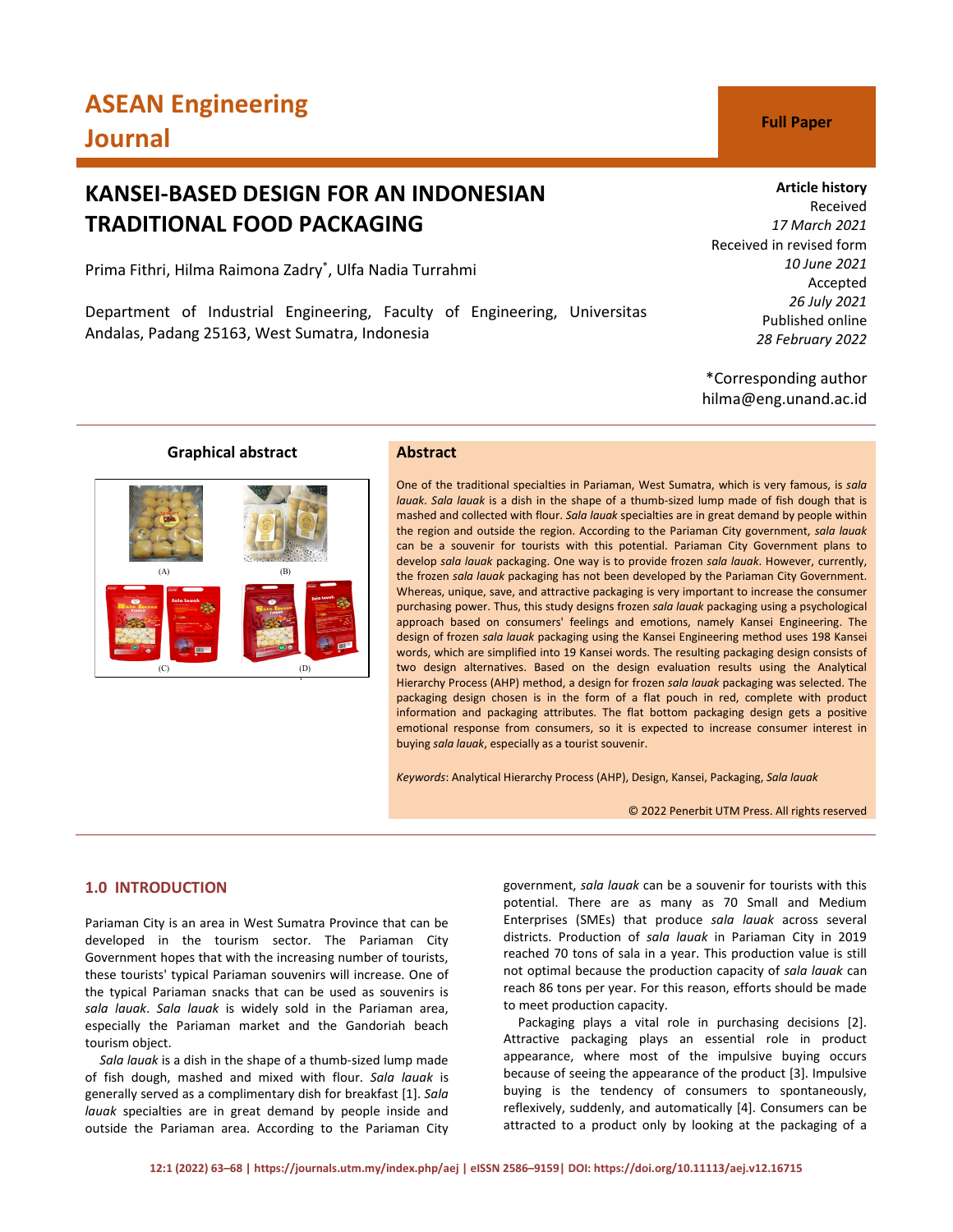product. Consumers who previously did not know the quality of the product will judge the product from the product's visual appearance [5]. Therefore, packaging can be a means of marketing communication used to attract consumer attention and influence the product selection process [6,7,8,9].

Packaging has a significant role: to function to hold, protect, and maintain the integrity of food products against potential climatic, bacteriological, and transitional damage [10]. The main requirement for the safety characteristics of packaging is the minimum possible interaction between food and packaging [11]. To create packaging according to these characteristics, packaging design is carried out. Packaging design involves visual elements, information elements, and functionality attributes. Visual elements are related to the packaging material and technology used and graphics, color, size, or shape of the packaging [12]. Informational elements consist of product identification, labeling, brand names, and claims [13,14,15,16,17,18].

Thus, designing frozen *sala lauak* packaging is one of the efforts to increase consumer purchasing power of *sala lauak*. With the packaging, *sala lauak* products can look neater, durable and easy to carry. Packaging can also increase the added value for *sala lauak*. Kottler and Armstrong (2012) stated that packaging involves designing and producing the container or wrapper for a product, so that the product message is conveyed to consumers [19]. Besides, an attractive and unique packaging design will increase consumers' purchasing power [20,21,22,23]. This study shows the design process of frozen *sala lauak* packaging using a psychological approach based on consumers' feelings and emotions, namely Kansei Engineering.

# **2.0 METHODOLOGY**

The method used in designing the *sala lauak* packaging is Kansei engineering. Kansei engineering can translate consumers' emotional needs into concrete design parameters through specific technical techniques [24]. Analytical Hierarchy Process (AHP) was also used to choose the best alternative design.

#### **Kansei Engineering Method**

The Kansei Engineering procedure follows Schutte [25]. The first process in Kansei Engineering is to determine the domain. Choice of the domain is selecting the target group of a product; usually, products are more specified based on type, function, and others [24]. Next is the span of the semantic space stage. The span of semantic space is the stage where the Kansei words are collected, structured, and recapitulated. To be able to recapitulate the Kansei Words, a questionnaire was developed and distributed. The questionnaire was developed using the Kansei Words. This questionnaire was designed with a 7 point rating scale (Semantic Differential Scale). The questionnaire was than distributed to a representative sample of the tourist population in Kota Pariaman. The number of respondents was calculated using the Lameshow formula [26] with a confidence level of 95% and an accuracy level of 10%, namely 97 respondents. Respondents gave assessment points to each Kansei Words that were deemed according to their wishes.

Then, the stage span the space of product properties. At this stage, each selected Kansei words is then grouped and given a factor. Then its relationship is calculated-the next the synthesis process. In the synthesis stage, span the space of product properties and the span of semantic space are connected [22].

#### **Validity and Reliability Testing**

Validity is a measure that shows the extent to which the measuring instrument can measure what will be measured. A valid instrument means that the measuring instrument used to obtain the data is valid. Reliability is how consistent the measurement results of a variable are. A reliable instrument means an instrument that can produce the same data when used several times to measure the same object [27]. Cronbach alpha is commonly used to measure the reliability of a set of indicators from two or more variables. Cronbach alpha values range between 0 and 1, where a high alpha value indicates high reliability among these indicators [28]. For behavioral research, researchers can generally accept Cronbach's if it is greater than or equal to 0.60 [29]. The Product Moment correlation formula developed by Pearson was used for the validity test. To test the validity and reliability using SPSS 24.0 software.

#### **Factor Analysis**

Factor analysis is an interdependence technique where the main objective is to explain the relationship between the variables in the analysis [30]. In principle, factor analysis is used to group several similar variables into one factor, so several attributes that affect one variable can be summarized into several main factors that are less in number. Factor analysis was performed using SPPS 24.0 software.

#### **Analytical Hierarchy Process (AHP)**

In this study, AHP was used to determine the packaging model for frozen *sala lauak* based on consumer preferences. The basic concept of AHP is the use of a pairwise comparison matrix (pairwise comparison matrix) to produce relative weights between criteria and alternatives. The recommended values for creating a pairwise comparison matrix based on the Saaty's scale as presented in Table 1.

#### **Packaging Design**

Design of frozen *sala lauak* packaging using CorelDRAW X-7 and Adobe Photoshop CS-3 Software. The design is based on assessing the Kansei Words variable obtained from the respondents and the selection results using the AHP method.

**Table 1** Saaty's Scale [31]

| Intensity<br>of Interest | <b>Definition</b>                                     |
|--------------------------|-------------------------------------------------------|
| 1                        | Both elements are equally important                   |
| 3                        | One element is slightly more important than the other |
| 5                        | One element is very important than the other          |
| 7                        | One element is clearly more important than the other  |
| 9                        | One element is absolutely important than the other    |
| 2,4,6,8                  | Values between two adjacent consideration             |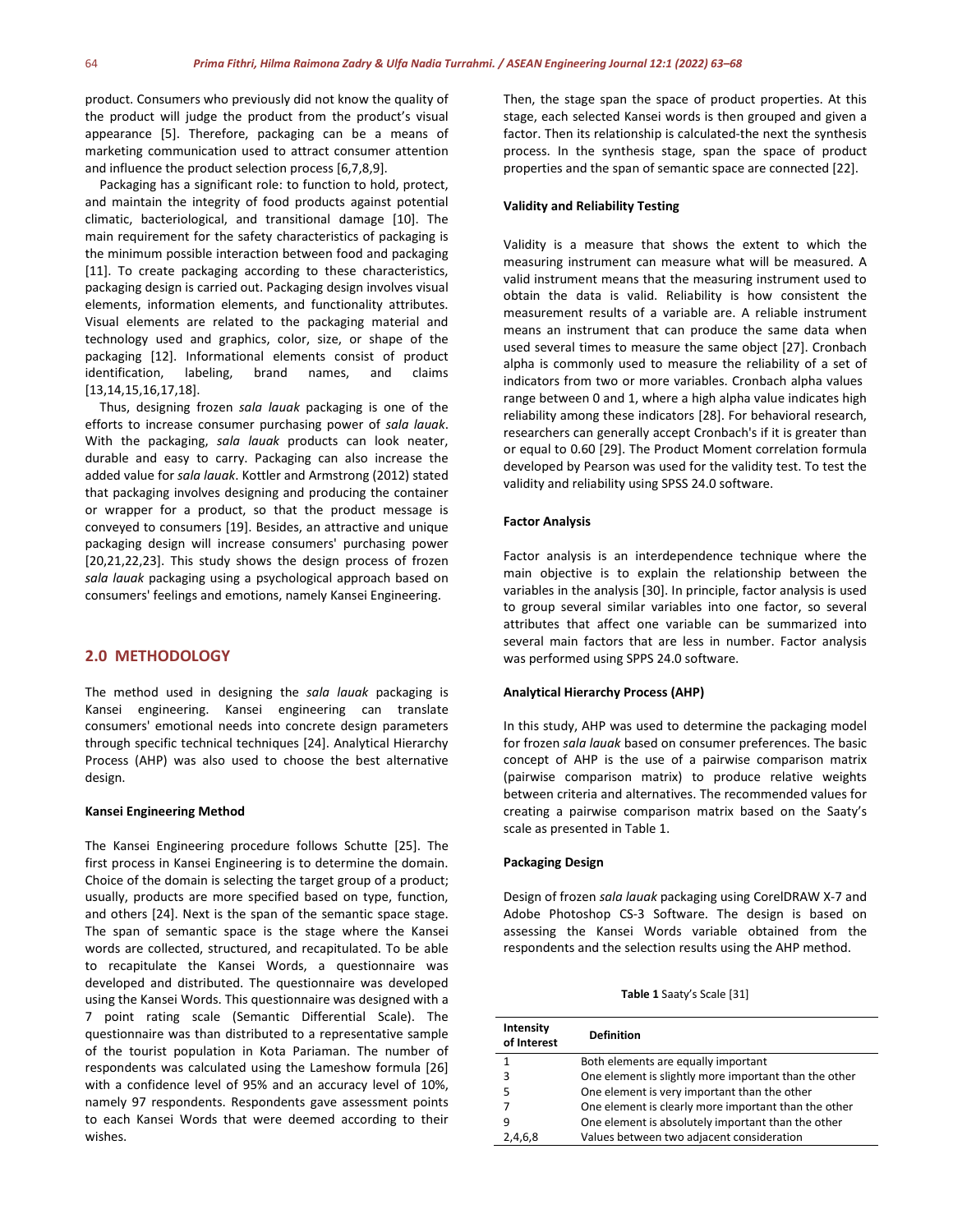### **Packaging Design Evaluation**

The evaluation of the packaging design was carried out by giving a questionnaire to 30 respondents. The questionnaire contains a picture of the current frozen *sala lauak* packaging compared to the packaging design made. Furthermore, the respondents assessed some of these packages. Based on the questionnaire results, it can be determined which packaging was selected and became the recommendation for frozen *sala lauak* packaging.

### **3.0 RESULTS AND DISCUSSION**

# **Choice of the Domain - Findings**

The domain selected in this study was packaging for frozen traditional food *Sala lauak*, which is attractive in order to increase consumer purchasing power. This definition identifies the market position and the product along with a latent target group. Subsequently, the respondents to the questionnaires ought to be accustomed to *sala lauak* products.

#### **Span the Semantic Space - Findings**

Kansei words are words collected from various sources that can represent and describe the product domain. This study obtained 198 Kansei words from interviews with *sala lauak* consumers, journals, and previous research results. After structuring the Kansei words, 19 Kansei words were produced, which became the frozen *sala lauak* product packaging criteria. Table 2 shows the 19 chosen frozen *sala lauak* packaging criteria.

#### **Span the Space of Properties - Findings**

The data collected in the Span the Space of Properties stage is in the form of product properties. Product properties are part of the product, which consists of product design elements. The design elements for *sala lauak* packaging are obtained based on literature and the researcher's knowledge. According to Klimchuck and Krasovec [32], a packaging product's design elements consist of primary and secondary design elements.

#### *Primary Design Elements*

The primary design element is the main element, which consists of elements needed by marketers. Primary design elements include the brand name, product information, packaging form, and packaging materials.

| Tabel 2 Kansei Words Chosen |
|-----------------------------|
|                             |

| No.          | Kansei Words                |
|--------------|-----------------------------|
| $\mathbf{1}$ | Durable Packaging           |
| 2            | <b>Attractive Packaging</b> |
| 3            | Clear Brand                 |
| 4            | Proportional design         |
| 5            | Innovative                  |
| 6            | Characteristic              |
| 7            | Light                       |
| 8            | Environmentally friendly    |
| g            | Quality                     |

| 10 | Easy to open  |  |
|----|---------------|--|
| 11 | Informative   |  |
| 12 | Logo          |  |
| 13 | Easy to close |  |
| 14 | Transparent   |  |
| 15 | <b>Neat</b>   |  |
| 16 | Simple        |  |
| 17 | Multifunction |  |
| 18 | Unique        |  |
| 19 | Convincing    |  |

#### *Secondary Design Elements*

Secondary design elements are elements that comprise all additional design elements. Secondary design elements include colors, images, typography, illustrations, symbols, and layouts. The product properties identified for *sala lauak* packaging were presented in Table 3.

| Table 3 Determination of Product Properties |  |  |
|---------------------------------------------|--|--|
|---------------------------------------------|--|--|

| <b>Primary Design Elements</b> | <b>Secondary Design Elements</b> |
|--------------------------------|----------------------------------|
| Brand                          | Color                            |
| <b>Product Information</b>     | Image                            |
| Form                           | Typography                       |
| Material                       | Illustration                     |
|                                | Symbol                           |
|                                | Layout                           |

The Kansei words are then distributed to the respondents to assess the image given as positive or negative. The scale used is 1-7, ranging from very negative on the left to very closely relate to the right. The questionnaire was distributed to 100 respondents who are *sala lauak* consumers. The demography data of respondents were presented in Table 4. The results of the questionnaire were then used in the validity test. The test found that all questions on the questionnaire are declared valid and reliable.

Factor analysis was then performed on 19 Kansei word criteria. The first step in factor analysis is to look at the value of the Kaiseri-Meyer-Olskin-Measure of Sampling Adequacy (KMO MSA) and the probability value (sig). If the KMO MSA value is> 0.050 and Barlett's Test of Sphericity value <0.050, the factor analysis technique can be continued. The KMO value obtained is 0.831 (>0.500), and the Barlett's Test (Sig) value is 0.000 (<0.050). The factor analysis in this study can be continued because it meets the requirements, and the Anti-Image Matrices test was carried out. The test results show that the MSA value for all Kansei words is more than 0.500, which means the variable is worthy of further analysis. The subsequent factor analysis stage is to determine the Total Variance Explained by looking at Initial Eigen values and the Extraction of Squared Loadings.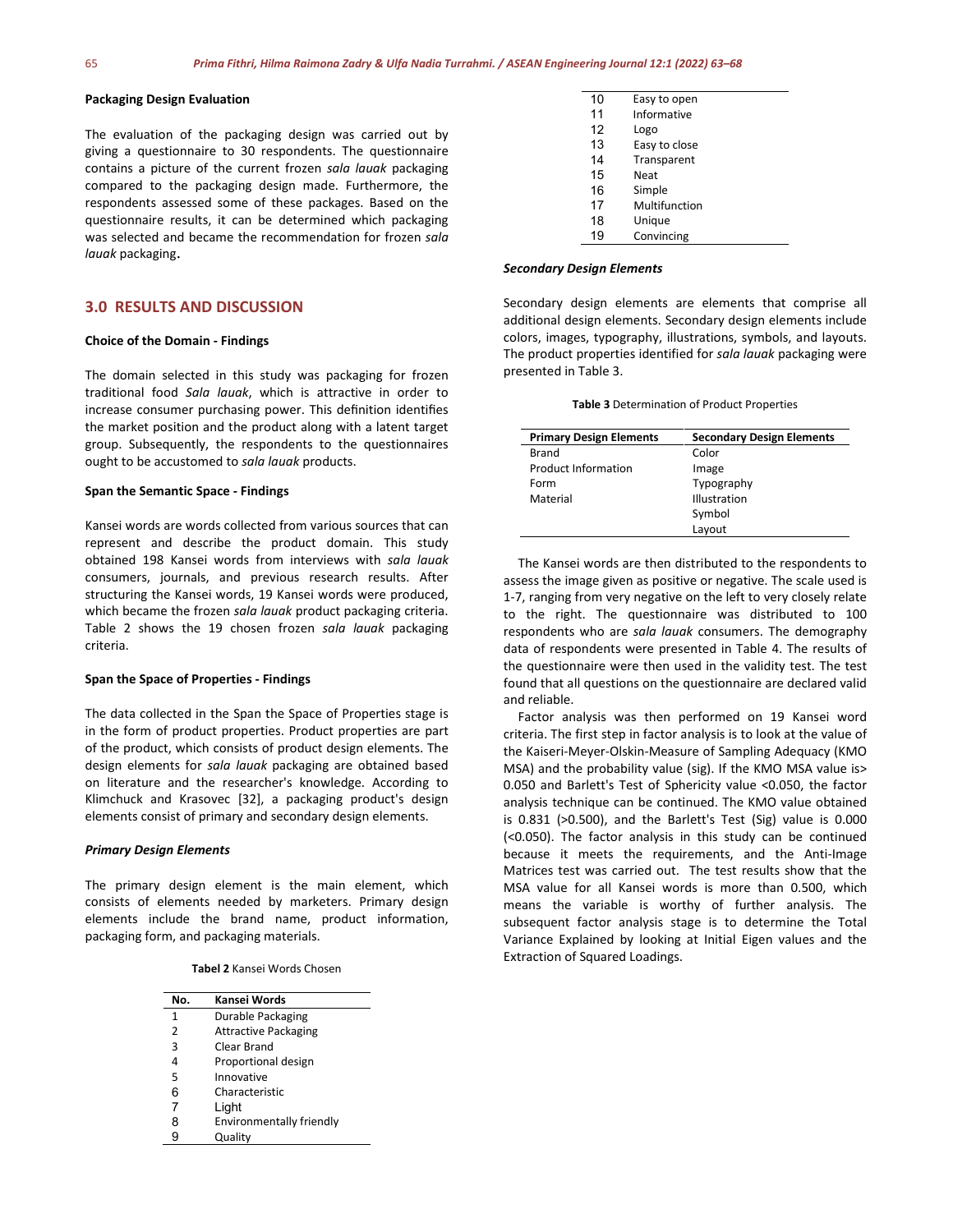| No. | Demography |                     | <b>Total</b> | Percentage |
|-----|------------|---------------------|--------------|------------|
| 1   | Gender     | Man                 | 29           | 29%        |
|     |            | Woman               | 71           | 71%        |
| 2   | Age        | <25 year            | 63           | 63%        |
|     |            | 25-35 year          | 26           | 26%        |
|     |            | 36-45 year          | 1            | 1%         |
|     |            | >45 year            | 10           | 10%        |
| 3   | Profession | Students<br>Private | 29           | 29%        |
|     |            | employees<br>Civil  | 24           | 24%        |
|     |            | servants            | 7            | 7%         |
|     |            | Others              | 40           | 40%        |

**Table 4** Demography Data of Respondents

Initial Eigen values indicate the factors formed. Adding all the factors together will show the number of variables. The requirement to be a factor is that the Initial Eigenvalues value must be > 1. Extraction of Squared Loadings indicates the number of variations or the number of factors that can be formed. Based on the analysis, it was found that the total value of Initial Eigenvalues on the factor 1 is 7.289, factor 2 is 2.261, factor 3 is 1.673 and factor 4 is 1.163. The four factors show a value > 1, so the factors that are formed are four factors. These factors are then given the name which reflects the variables incorporated in it. Factor 1 was named "Quality packaging"; factor 2 was "Attractive packaging", factor 3 was "Convincing packaging"; and factor 4 was "Informative packaging".

The results of the overall factor analysis can be seen from the Rotated Component Matrix results, were to ensure a variable is included in the group of a factor, it can be determined by looking at the most considerable correlation value between the variable and the formed factor. The next stage is to enter these variables into a factor by looking at the component matrix's value at it's greatest. The product properties stage contains the process of identifying factors for each category. The results of identifying product properties were presented in Table 5.

#### **Table 5** Results of Factor Analysis Identification

| Factor | 1           | 2                           | 3             | 4                  |
|--------|-------------|-----------------------------|---------------|--------------------|
|        | Quality     | <b>Attractive</b>           | Convincing    | <b>Informative</b> |
|        | Packaging   | Packaging                   | Packaging     | Packaging          |
|        | Light       | Durable                     | Logo          | <b>Distinctive</b> |
|        |             | Packaging                   |               |                    |
|        | Quality     | Attractive                  | Simple        | Informative        |
|        |             | Packaging                   |               |                    |
|        | Easy to     | Clear Brand                 | Multifunction | Easy to            |
| Kansei | open        |                             |               | close              |
| Words  | Transparent | Proportional                | Unique        |                    |
|        |             | Design                      |               |                    |
|        | Neat        | Innovative                  | Convincing    |                    |
|        |             | Environmentally<br>Friendly | Packaging     |                    |

# **Synthesis**

The synthesis stage is a stage that combines Semantic Space and space of properties, where each Kansei word is found in the product properties and affects the product. The synthesis method used in this study is Kansei engineering-type 1 (Category classification). Kansei words that have been processed at the Semantic Space stage are connected with

design elements at the space of properties stage. Kansei words that influence design elements are given a value of 1, and those with no influence are not given a value. The results show that all the Kansei words obtained affect each of the specified product properties, so these results are used for the next stage in designing the *sala lauak* packaging.

#### **Determination of Packaging Model**

Determination of the packaging model was conducted based on the Kansei words criteria using the AHP method. Two experts from the Pariaman Cooperative and Trade Agency and 30 respondents (Consumers) contributed in giving an opinion on the criteria for frozen *sala lauak* packaging using AHP. Recapitulation of the AHP results was presented in Table 6.

| Table 6 Recapitulation of the AHP Results |  |  |
|-------------------------------------------|--|--|
|-------------------------------------------|--|--|

| No. | Criteria    | <b>Consumers' Opinion</b>                   | <b>Experts' Opinion</b>                        |
|-----|-------------|---------------------------------------------|------------------------------------------------|
| 1.  | Light       | The material is a                           | Packaging with plastic                         |
|     |             | mixture of plastic and                      | material is lighter,                           |
|     |             | aluminium foil, is strong                   | cheaper, and suitable<br>for frozen food.      |
|     |             | and light to carry.                         |                                                |
| 2.  | Quality     | Plastic packaging is                        | Packaging from plastic                         |
|     | and         | good, robust, safe, and                     | or aluminium foil is                           |
|     | Durable     | resistant to water, oil,                    | strong and durable, so                         |
|     |             | and odours.                                 | it is suitable for frozen                      |
|     |             |                                             | food.                                          |
| 3.  | Easy to     | The standing pouch                          | The packaging has a                            |
|     | open and    | with a zipper-lock is                       | zipper-lock, which                             |
|     | close       | easy to be opened and                       | makes it easy for food                         |
|     |             | closed safely.                              | to be opened and                               |
|     |             |                                             | closed.                                        |
| 4.  | Transpare   | The box-shaped                              | Partially transparent                          |
|     | ncy         | packaging contains                          | packaging, the                                 |
|     |             | transparent plastic with                    | transparent part can                           |
|     |             | a unique pattern in the                     | show the condition of                          |
|     |             | middle of the package.                      | the product, and the                           |
|     |             |                                             | non-transparent part is                        |
|     |             |                                             | used to include product                        |
|     |             |                                             | information.                                   |
| 5.  | <b>Neat</b> | The packaging looks                         | The packaging of the                           |
|     |             | neat; product                               | product's neatness can                         |
|     |             | information is placed<br>on the side of the | be seen in the                                 |
|     |             |                                             | packaging of the                               |
|     |             | package.                                    | product and the<br>presentation of the         |
|     |             |                                             | information                                    |
|     |             |                                             | arrangement provided.                          |
|     |             |                                             |                                                |
| 6.  | Interestin  | The packaging looks                         | The packaging presents                         |
|     | g and       | exciting and unique<br>with cute shapes.    | an attractive image,                           |
|     | Unique      |                                             | unique packaging form,<br>and the right colour |
|     |             |                                             | combination that                               |
|     |             |                                             | arouses consumer                               |
|     |             |                                             | interest.                                      |
| 7.  | Clear       | The packaging is clearly                    | The packaging has an                           |
|     | Brand       | branded and                                 | exact brand                                    |
|     |             | accompanied by a                            | accompanied by an                              |
|     |             | striking image.                             | image.                                         |
| 8.  | Proportio   | Packaging has a                             | The packaging has a                            |
|     | nal         | structured and                              | structured layout so                           |
|     | Design      | proportional layout                         | that it shows a                                |
|     |             | design; packaging looks                     | proportional design.                           |
|     |             | neat and elegant.                           |                                                |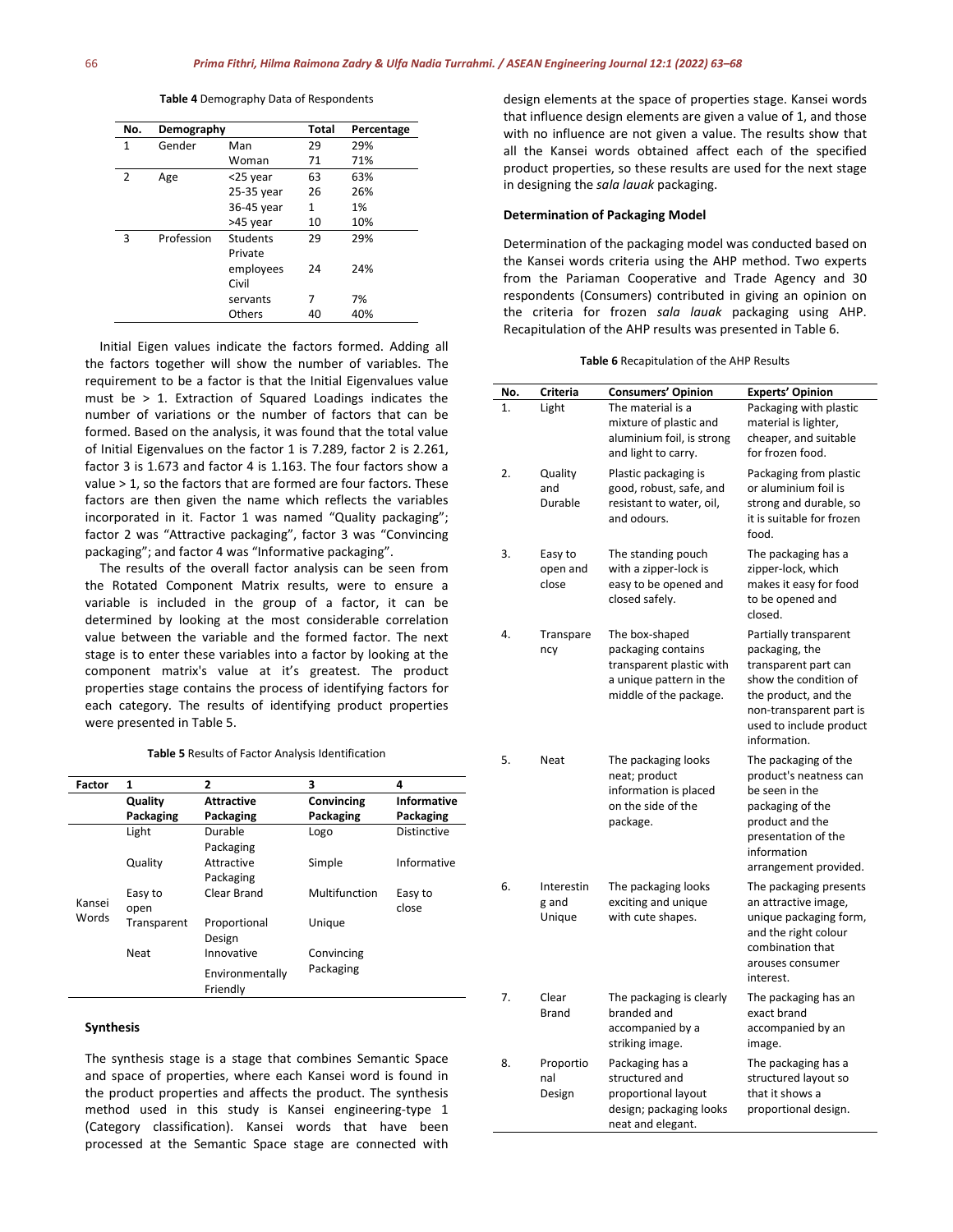**Table 6** Recapitulation of the AHP Results (Cont.)

| No. | Criteria                              | <b>Consumers' Opinion</b>                                                                                                                                       | <b>Experts' Opinion</b>                                                                                                          |
|-----|---------------------------------------|-----------------------------------------------------------------------------------------------------------------------------------------------------------------|----------------------------------------------------------------------------------------------------------------------------------|
| 9.  | Multifuncti<br>onal and<br>Innovative | Multifunctional and<br>innovative packaging<br>with a flat bottom<br>shape has a zip lock to<br>function as a container<br>for storing other food<br>or drinks. | Multifunctional and<br>innovative packaging<br>on both models: stand<br>pouch model or flat-<br>bottom model with a<br>zip lock. |
| 10. | Environme<br>ntally<br>friendly       | Packaging can be<br>recycled and used many<br>times.                                                                                                            | Frozen food products<br>require water-resistant<br>packaging, which is<br>recyclable plastic.                                    |
| 11. | Logo                                  | The packaging has a<br>simple and<br>straightforward logo, so<br>it is easy to remember.                                                                        | The packaging has a<br>simple and<br>straightforward logo.                                                                       |
| 12. | Simple                                | The packaging has a<br>direct and simple<br>appearance and has a<br>handle making it easy<br>to carry.                                                          | Consumers prefer<br>packaging with a<br>simple, minimalist<br>design with attractive<br>images.                                  |
| 13. | Reassuring                            | The packaging looks<br>convincing with a<br>standing pouch, and<br>the quality of the<br>plastic material is good<br>and healthy.                               | The packaging in the<br>form of a standing<br>pouch with strong<br>material quality looks<br>convincing.                         |
| 14. | Characteris<br>tic                    | The packaging has a<br>distinctive regional<br>appearance with a<br>traditional house and<br>striking colours.                                                  | The packaging is<br>characterized by<br>striking colours that<br>make it look attractive.                                        |
| 15. | Informative                           | Informative packaging,<br>which gives information<br>such as presentation<br>methods, nutritional<br>value, and composition.                                    | Informative packaging<br>has complete<br>information.                                                                            |

#### **Product Design**

The alternative packaging design provided is two packaging design models (Figure 1). The first alternative design is made in the form of a stand-up pouch with a zipper lock. The second alternative design is made with a flat bottom pouch model. This packaging model is a model made from a combination of a stand-up pouch model with a side gusset pouch model.



**Figure 1** Alternative Designs of Frozen *Sala lauak* Packaging

#### **Evaluation of Packaging Design**

The next stage is an evaluation of the design results. Evaluation of the design results of frozen *sala lauak* packaging is carried out by distributing questionnaires to 30 respondents. When filling out the questionnaire, consumers compared the current packaging images on the market with the packaging images that are designed as shown in Figure 2. The first design is made of transparent plastic (Design A), the second design is in the form of a plastic box (Design B), the third design is the first alternative packaging design in the form of a standing pouch (Design C), and finally the fourth design is the second alternative packaging design with a flat bottom pouch (Design D). The results of the design evaluation were carried out using the AHP method. The evaluation was carried out to 30 consumers using four selected criteria, including quality packaging, attractive packaging, convincing packaging, and informative packaging. These four criteria represent four factors that are formed from the results of the factor analysis processing. The evaluation results of the frozen *sala lauak* packaging design were presented in Table 7.



#### **Figure 2** Comparison of Several Frozen *Sala lauak* Packaging

**Table 7** Evaluation Results of Frozen *Sala lauak* Packaging Design

| Factor   | Quality<br>Packaging<br>Criteria | <b>Attractive</b><br>Packaging<br>Criteria | Convincing<br>Packaging<br>Criteria | <b>Informative</b><br>Packaging<br>Criteria |
|----------|----------------------------------|--------------------------------------------|-------------------------------------|---------------------------------------------|
| Design A | 0.088                            | 0.081                                      | 0.085                               | 0.079                                       |
| Design B | 0.145                            | 0.128                                      | 0.141                               | 0.096                                       |
| Design C | 0.322                            | 0.329                                      | 0.323                               | 0.402                                       |
| Design D | 0.445                            | 0.462                                      | 0.451                               | 0.423                                       |

The values in Table 7 are obtained from the calculation of the AHP method using the Expert Choice software. Based on the design evaluation results, the design has the highest value on each criterion compared to the currently available packaging. The second alternative design packaging in the form of a flat bottom pouch has several advantages over another packaging such as this packaging is comfortable and easy to use, has more stability, has high compressive power, thereby reducing the risk of packaging breaking, and this packaging has a unique shape, and concise when stored. When the two designs are compared, the packaging chosen is the second alternative packaging or the 4th image in the evaluation